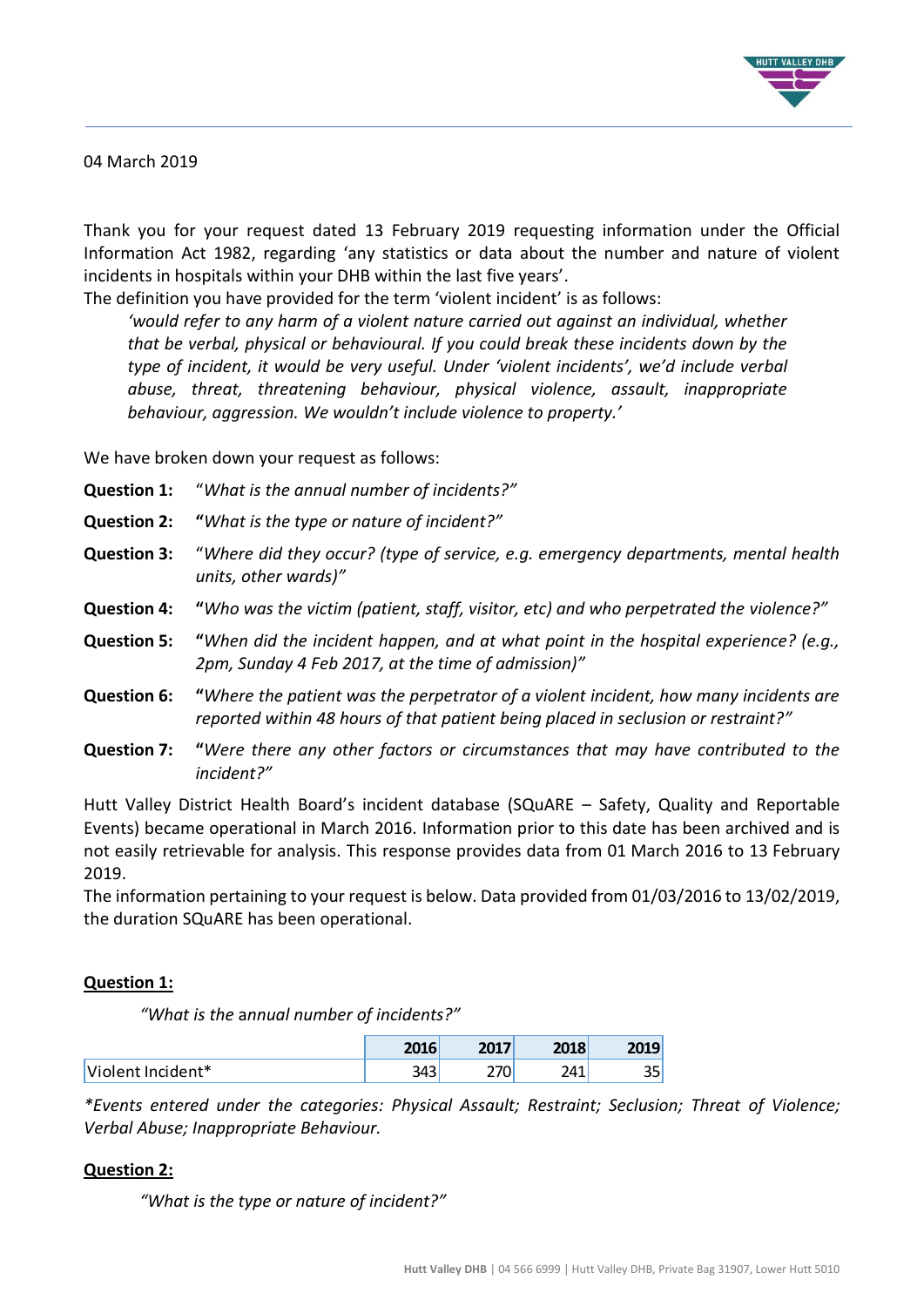| <b>Type of Event</b>    | 2016 | 2017 | 2018 | 2019 |
|-------------------------|------|------|------|------|
| Inappropriate Behaviour | 79   | 43   | 42   | 41   |
| <b>Physical Assault</b> | 50   | 55   | 34   | 10   |
| Restraint               | 84   | 81   | 86   | 9    |
| Seclusion               | 68   | 41   | 46   | 41   |
| Threat of Violence      | 22   | 15   | 21   | 41   |
| Verbal Abuse            | 40   | 35   | 12   | 41   |

### **Question 3:**

*"Where did they occur? (type of service, e.g. emergency departments, mental health units, other wards)"*

| <b>Service</b>                  | 2016 | 2017 | 2018 | 2019 |
|---------------------------------|------|------|------|------|
| <b>Emergency Department</b>     | 122  | 67   | 42   | 10   |
| Mental Health                   | 153  | 150  | 151  | 16   |
| <b>Surgical Services</b>        | 8    | 8    |      |      |
| Women's and Children's Services |      |      |      |      |
| <b>Medical Services</b>         |      | 25   |      |      |
| <b>Older Persons Services</b>   | 39   | 9    | 25   |      |
| Non-Clinical/Support Services   |      | 3    |      |      |
| <b>Community Services</b>       |      |      |      |      |

### **Question 4:**

*"Who was the victim (patient, staff, visitor, etc) and who perpetrated the violence?"*

Definition: Perpetrator = the person the incident was logged against

| Incident logged against | 2016 | 2017 | 2018 | 2019 |
|-------------------------|------|------|------|------|
| Community Patient       |      |      |      |      |
| Inpatient               | 234  | 184  | 190  | 25   |
| Other                   | 100  | 64   | 33   | 8    |
| Outpatient              |      | 6    |      |      |
| Visitor                 |      |      | b    |      |

Victim – note: the 'victim' would only be identifiable from the events under perpetrator (above) but would require each individual event to be manually accessed and read. As such, only the data where a staff member has also entered a 'Staff and Other Health and Safety Event' has been provided (below).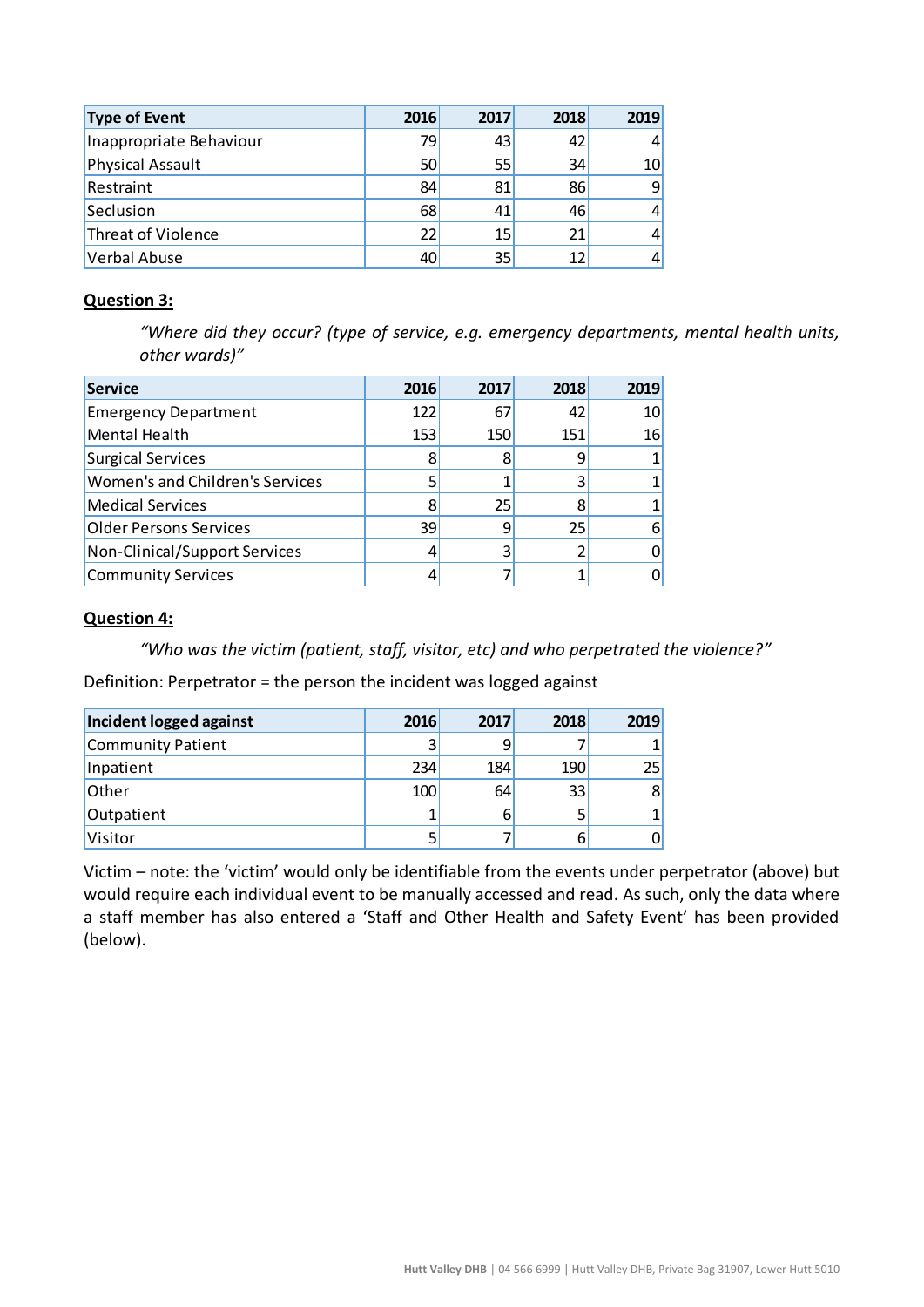| Type of incident/person (victim)               | 2016           | 2017           | 2018           | 2019           |
|------------------------------------------------|----------------|----------------|----------------|----------------|
| <b>Inappropriate Behaviour</b>                 |                |                |                |                |
| <b>Employee Casual</b>                         | $\mathbf 0$    | 0              | 3              | 0              |
| <b>Employee Full Time</b>                      | 0              | 0              | $\overline{7}$ | $\overline{1}$ |
| <b>Employee Part Time</b>                      | $\mathbf 0$    | 0              | 6              | 0              |
| Multiple People Affected                       | $\mathbf 0$    | 0              | $\overline{2}$ | 1              |
| Other                                          | $\mathbf 0$    | $\overline{0}$ | 0              | $\overline{1}$ |
| Student                                        | $\overline{0}$ | 0              | $\overline{1}$ | 0              |
| Injury as Result of Taking Part in a Restraint |                |                |                |                |
| <b>Employee Casual</b>                         | $\mathbf{1}$   | $\overline{2}$ | 0              | 0              |
| <b>Employee Full Time</b>                      | 3              | 4              | 6              | 0              |
| <b>Employee Part Time</b>                      | $\overline{2}$ | 3              | 4              | 0              |
| Multiple People Affected                       | 3              | $\overline{1}$ | 1              | 0              |
| Other                                          | $\overline{1}$ | $\overline{2}$ | 0              | 0              |
| <b>Threatening Behaviour</b>                   |                |                |                |                |
| <b>Employee Casual</b>                         | $\mathbf{1}$   | $\overline{2}$ | $\overline{c}$ | 0              |
| <b>Employee Full Time</b>                      | $\overline{1}$ | 8              | $\overline{7}$ | $\overline{2}$ |
| <b>Employee Part Time</b>                      | 1              | 1              | 4              | $\overline{1}$ |
| Multiple People Affected                       | 0              | 4              | 4              | 3              |
| Other                                          | 0              | 1              | $\overline{2}$ | $\overline{1}$ |
| <b>Verbal Abuse</b>                            |                |                |                |                |
| <b>Employee Casual</b>                         | 0              | 2              | 1              | 0              |
| <b>Employee Full Time</b>                      | 9              | 5              | 8              | $\overline{1}$ |
| <b>Employee Part Time</b>                      | 4              | 11             | 14             | 3              |
| Multiple People Affected                       | 3              | 6              | 3              | 1              |
| Other                                          | $\mathbf 0$    | 1              | 0              | 0              |
| <b>Violence (Physical Assault)</b>             |                |                |                |                |
| Contractor                                     | 0              | $\mathbf{1}$   | $\overline{1}$ | 0              |
| <b>Employee Casual</b>                         | 3              | 6              | $\overline{7}$ | $\overline{2}$ |
| <b>Employee Full Time</b>                      | 23             | 17             | 14             | $\overline{2}$ |
| <b>Employee Part Time</b>                      | 12             | 19             | 9              | 3              |
| Multiple People Affected                       | $\overline{1}$ | 6              | 3              | 4              |
| Other                                          | $\overline{2}$ | 6              | $\overline{2}$ | $\overline{2}$ |
| Visitor                                        | $\mathbf 0$    | 4              | 0              | $\mathbf 0$    |

# **Question 5:**

*"When did the incident happen, and at what point in the hospital experience? (e.g., 2pm, Sunday 4 Feb 2017, at the time of admission)"*

NB: 'time of admission' not captured in SQuARE – data for this cannot be provided as it would require a manual search of every patient record. Therefore we are declining this request under Section 18(f) of the Act on the basis that it would require substantial research and collation of the data. However we have provided the time of day the incident occurred.